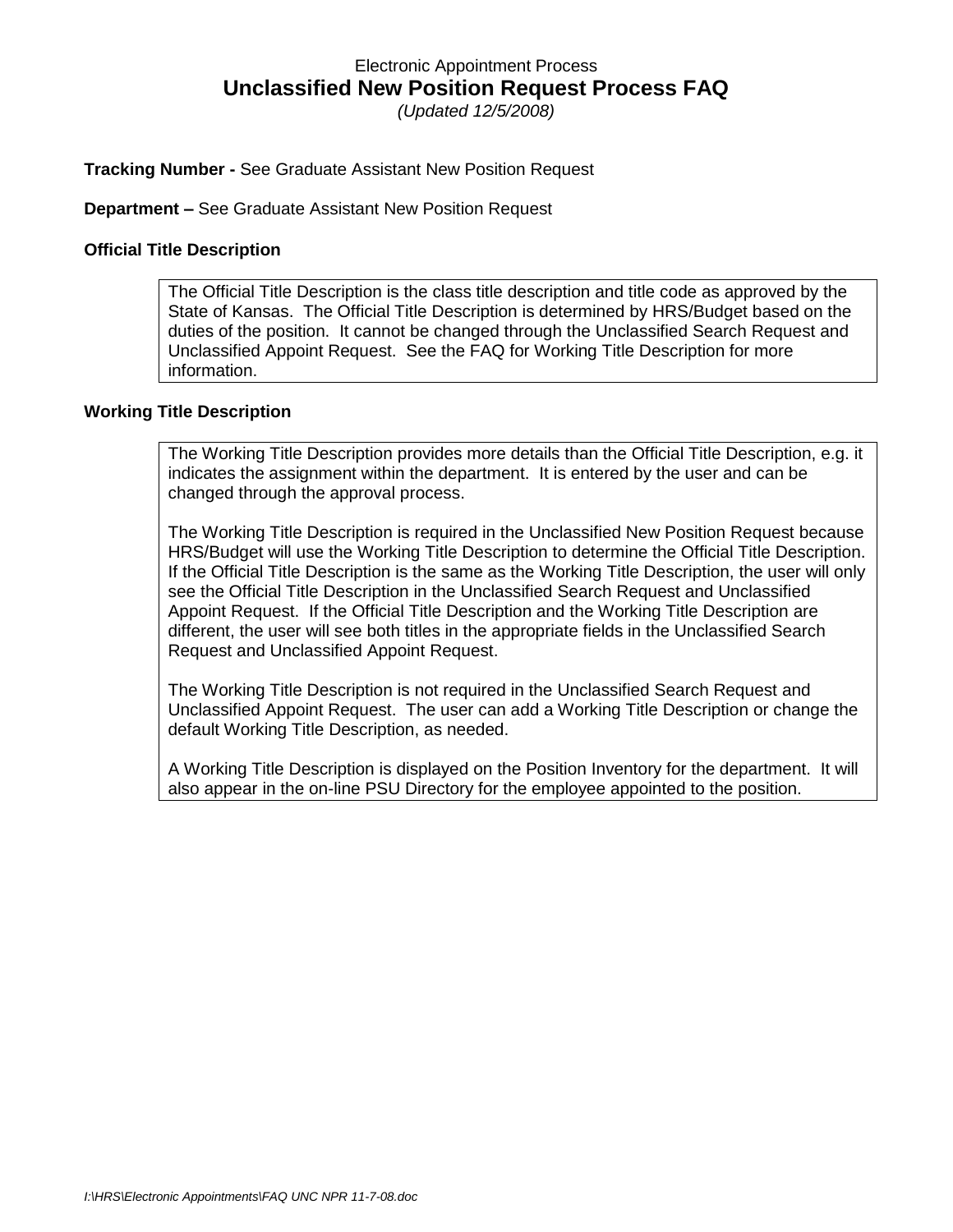### Electronic Appointment Process **Unclassified New Position Request Process FAQ** *(Updated 12/5/2008)*

#### **Position Length**

HRS/Budget uses the Position Length to determine the type of position to set up in IBM. When the "Other" option is selected, the user will then enter a Start Date (this is required) and an End Date (this is not required).

#### **Full or Part Time**

Full-time positions work 40 hours per week, or teach a full-load of courses during the appointment period. Part-time positions work less than full time.

HRS/Budget will assign a specific Percent Time (i.e. 100%, 50%, 20%) to the position based on the information in the New Position Request.

The user will see "Percent Time" in the Search Request and Appoint Request.

Part-time classified and unclassified positions that are not eligible for benefits will always be 20% time.

#### **Tenure Earning**

Only positions in the Academic Affairs Division may be tenure earning. Users who are not in Academic Affairs will select "No" for this field. Users in Academic Affairs should contact the Dean or the Office of the Provost for assistance in completing this field, if needed.

**Estimated Date Employee in the New Position Would Start -** See Graduate Assistant New Position Request

#### **Recommended Salary for the Position**

The Recommended Salary for the Position is the total salary that will be paid to the employee based on the Position Length (e.g. "Fiscal year," "Academic Year/Fall, Spring or Summer Semester," or "Other") for the position.

**Funding -** See Graduate Assistant New Position Request

**Describe the Specific Need for the Position. -** Do not need

**Comments -** See Graduate Assistant New Position Request

#### **Cost of Position**

The system will calculate the Cost of Position using the appropriate fiscal year fringe rate table based on the Estimated Date Employee in the New Position Would Start. The cost for an Unclassified or Classified New Position Request will include one cost if the position is not eligible for benefits and one cost if the position is eligible for benefits.

HRS and Budget will determine if the position is eligible for benefits based on the information included in the New Position Request.